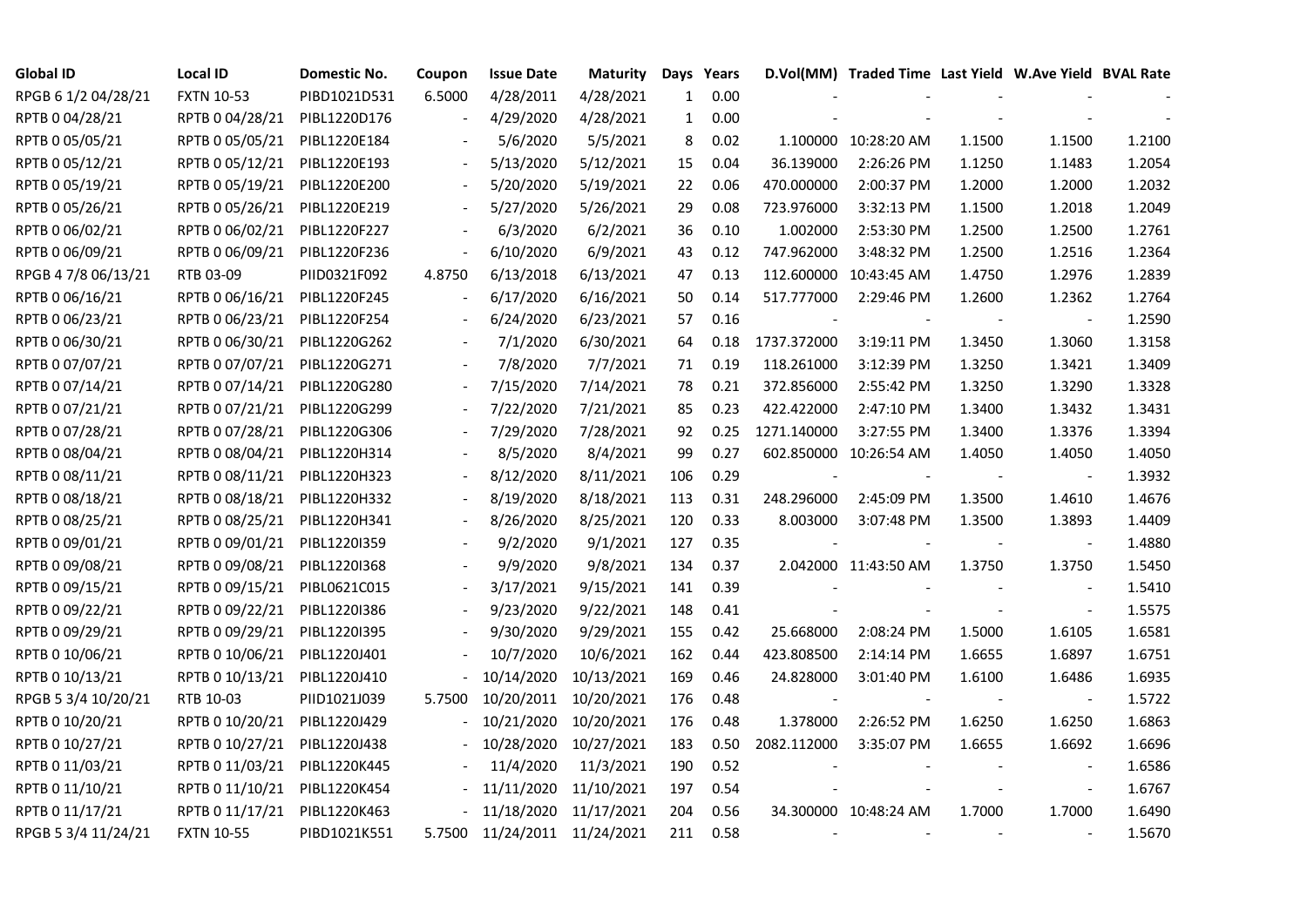| <b>Global ID</b>     | <b>Local ID</b>   | Domestic No. | Coupon                   | <b>Issue Date</b> | <b>Maturity</b> |     | Days Years |             | D.Vol(MM) Traded Time Last Yield W.Ave Yield BVAL Rate |        |                          |        |
|----------------------|-------------------|--------------|--------------------------|-------------------|-----------------|-----|------------|-------------|--------------------------------------------------------|--------|--------------------------|--------|
| RPTB 0 11/24/21      | RPTB 0 11/24/21   | PIBL1220K472 |                          | 11/25/2020        | 11/24/2021      | 211 | 0.58       |             |                                                        |        |                          | 1.6811 |
| RPTB 0 12/01/21      | RPTB 0 12/01/21   | PIBL1220L480 |                          | 12/2/2020         | 12/1/2021       | 218 | 0.60       |             |                                                        |        |                          | 1.7311 |
| RPTB 0 12/07/21      | RPTB 0 12/07/21   | PIBL1220L499 |                          | 12/9/2020         | 12/7/2021       | 224 | 0.61       |             |                                                        |        | $\blacksquare$           | 1.7352 |
| RPTB 0 12/15/21      | RPTB 0 12/15/21   | PIBL1220L505 | $\overline{\phantom{0}}$ | 12/16/2020        | 12/15/2021      | 232 | 0.64       |             |                                                        |        | $\overline{a}$           | 1.7379 |
| RPTB 0 01/05/22      | RPTB 0 01/05/22   | PIBL1221A015 |                          | 1/6/2021          | 1/5/2022        | 253 | 0.69       |             |                                                        |        |                          | 1.7701 |
| RPTB 0 01/12/22      | RPTB 0 01/12/22   | PIBL1221A024 | $\Box$                   | 1/13/2021         | 1/12/2022       | 260 | 0.71       | 48.541000   | 3:04:59 PM                                             | 1.7850 | 1.7297                   | 1.8250 |
| RPGB 63/8 01/19/22   | <b>FXTN 10-54</b> | PIBD1022G545 | 6.3750                   | 7/19/2011         | 1/19/2022       | 267 | 0.73       | 69.000000   | 2:24:17 PM                                             | 1.7100 | 1.7100                   | 1.7020 |
| RPTB 0 01/19/22      | RPTB 0 01/19/22   | PIBL1221A033 | $\overline{a}$           | 1/20/2021         | 1/19/2022       | 267 | 0.73       |             | 5.080000 11:28:27 AM                                   | 1.7000 | 1.7000                   | 1.7000 |
| RPGB 4 01/26/22      | <b>FXTN 05-74</b> | PIBD0522A747 | 4.0000                   | 1/26/2017         | 1/26/2022       | 274 | 0.75       |             | 17.000000 11:30:36 AM                                  | 1.6500 | 1.6500                   | 1.6425 |
| RPTB 0 01/26/22      | RPTB 0 01/26/22   | PIBL1221A042 |                          | 1/27/2021         | 1/26/2022       | 274 | 0.75       |             |                                                        |        |                          | 1.7419 |
| RPTB 0 02/02/22      | RPTB 0 02/02/22   | PIBL1221B050 | $\overline{a}$           | 2/3/2021          | 2/2/2022        | 281 | 0.77       | 300.000000  | 3:14:04 PM                                             | 1.8000 | 1.8050                   | 1.8150 |
| RPTB 0 02/09/22      | RPTB 0 02/09/22   | PIBL1221B069 |                          | 2/10/2021         | 2/9/2022        | 288 | 0.79       | 1500.190000 | 3:58:42 PM                                             | 1.8200 | 1.8167                   | 1.8945 |
| RPTB 0 02/16/22      | RPTB 0 02/16/22   | PIBL1221B078 |                          | 2/17/2021         | 2/16/2022       | 295 | 0.81       | 1.819000    | 2:09:34 PM                                             | 1.8000 | 1.8000                   | 1.8069 |
| RPTB 0 02/23/22      | RPTB 0 02/23/22   | PIBL1221B087 |                          | 2/24/2021         | 2/23/2022       | 302 | 0.83       |             |                                                        |        | $\blacksquare$           | 1.8246 |
| RPTB 0 03/02/22      | RPTB 0 03/02/22   | PIBL1221C095 |                          | 3/3/2021          | 3/2/2022        | 309 | 0.85       |             |                                                        |        | $\frac{1}{2}$            | 1.8282 |
| RPTB 0 03/09/22      | RPTB 0 03/09/22   | PIBL1221C102 |                          | 3/10/2021         | 3/9/2022        | 316 | 0.87       |             |                                                        |        |                          | 1.8453 |
| RPGB 15 03/14/22     | <b>FXTN 20-02</b> | PIBD2022C021 | 15.0000                  | 3/14/2002         | 3/14/2022       | 321 | 0.88       |             |                                                        |        | $\overline{\phantom{a}}$ | 1.8284 |
| RPTB 0 03/16/22      | RPTB 0 03/16/22   | PIBL1221C111 | $\overline{\phantom{a}}$ | 3/17/2021         | 3/16/2022       | 323 | 0.88       |             |                                                        |        | $\overline{\phantom{a}}$ | 1.8508 |
| RPTB 0 03/23/22      | RPTB 0 03/23/22   | PIBL1221C120 |                          | 3/24/2021         | 3/23/2022       | 330 | 0.90       | 249.020000  | 3:33:14 PM                                             | 1.8350 | 1.8352                   | 1.8350 |
| RPTB 0 03/30/22      | RPTB 0 03/30/22   | PIBL1221C139 |                          | 3/31/2021         | 3/30/2022       | 337 | 0.92       | 303.813000  | 3:33:51 PM                                             | 1.8350 | 1.8329                   | 1.8367 |
| RPTB 0 04/06/22      | RPTB 0 04/06/22   | PIBL1221D147 |                          | 4/7/2021          | 4/6/2022        | 344 | 0.94       | 155.000000  | 3:39:09 PM                                             | 1.8500 | 1.8500                   | 1.8633 |
| RPTB 0 04/13/22      | RPTB 0 04/13/22   | PIBL1221D156 |                          | 4/14/2021         | 4/13/2022       | 351 | 0.96       |             | 62.000000 10:54:14 AM                                  | 1.8800 | 1.8800                   | 1.8731 |
| RPTB 0 04/20/22      | RPTB 0 04/20/22   | PIBL1221D165 |                          | 4/21/2021         | 4/20/2022       | 358 | 0.98       | 599.239000  | 3:39:05 PM                                             | 1.8500 | 1.8567                   | 1.8747 |
| RPTB 0 04/27/22      | RPTB 0 04/27/22   | PIBL1221D174 | $\overline{\phantom{a}}$ | 4/28/2021         | 4/27/2022       | 365 | 1.00       | 2593.216000 | 3:24:20 PM                                             | 1.8650 | 1.8665                   | 1.8740 |
| RPGB 4 3/4 07/04/22  | <b>FXTN 03-24</b> | PIBD0322G247 | 4.7500                   | 7/4/2019          | 7/4/2022        | 433 | 1.19       | 14.000000   | 2:34:35 PM                                             | 1.9400 | 1.9400                   | 1.9964 |
| RPGB 4 7/8 08/02/22  | <b>FXTN 10-56</b> | PIBD1022H562 | 4.8750                   | 8/2/2012          | 8/2/2022        | 462 | 1.27       |             |                                                        |        |                          | 2.0179 |
| RPGB 4 3/4 09/13/22  | <b>FXTN 10-57</b> | PIBD1022I570 | 4.7500                   | 9/13/2012         | 9/13/2022       | 504 | 1.38       |             |                                                        |        | $\overline{\phantom{a}}$ | 2.0679 |
| RPGB 12 3/4 10/17/22 | <b>FXTN 20-03</b> | PIBD2022J033 | 12.7500                  | 10/17/2002        | 10/17/2022      | 538 | 1.47       |             |                                                        |        | $\blacksquare$           | 2.1137 |
| RPGB 4 5/8 12/04/22  | RTB 05-11         | PIID0522L114 | 4.6250                   | 12/4/2017         | 12/4/2022       | 586 | 1.60       | 4.600000    | 2:42:53 PM                                             | 2.2500 | 2.2065                   | 2.1870 |
| RPGB 4 12/06/22      | <b>FXTN 10-58</b> | PIBD1022L585 | 4.0000                   | 12/6/2012         | 12/6/2022       | 588 | 1.61       |             |                                                        |        |                          | 2.2242 |
| RPGB 4 3/8 02/11/23  | RTB 03-10         | PIID0323B101 | 4.3750                   | 2/11/2020         | 2/11/2023       | 655 | 1.79       | 705.000000  | 3:53:11 PM                                             | 2.3400 | 2.3406                   | 2.3376 |
| RPGB 13 02/20/23     | <b>FXTN 20-04</b> | PIBD2023B048 | 13.0000                  | 2/20/2003         | 2/20/2023       | 664 | 1.82       |             |                                                        |        | $\blacksquare$           | 2.2725 |
| RPGB 5 1/2 03/08/23  | <b>FXTN 05-75</b> | PIBD0523C752 | 5.5000                   | 3/8/2018          | 3/8/2023        | 680 | 1.86       |             |                                                        |        |                          | 2.2846 |
| RPGB 3 1/2 04/21/23  | <b>FXTN 07-58</b> | PIBD0723D588 | 3.5000                   | 4/21/2016         | 4/21/2023       | 724 | 1.98       |             | 500.000000 11:55:32 AM                                 | 2.3825 | 2.3813                   | 2.3724 |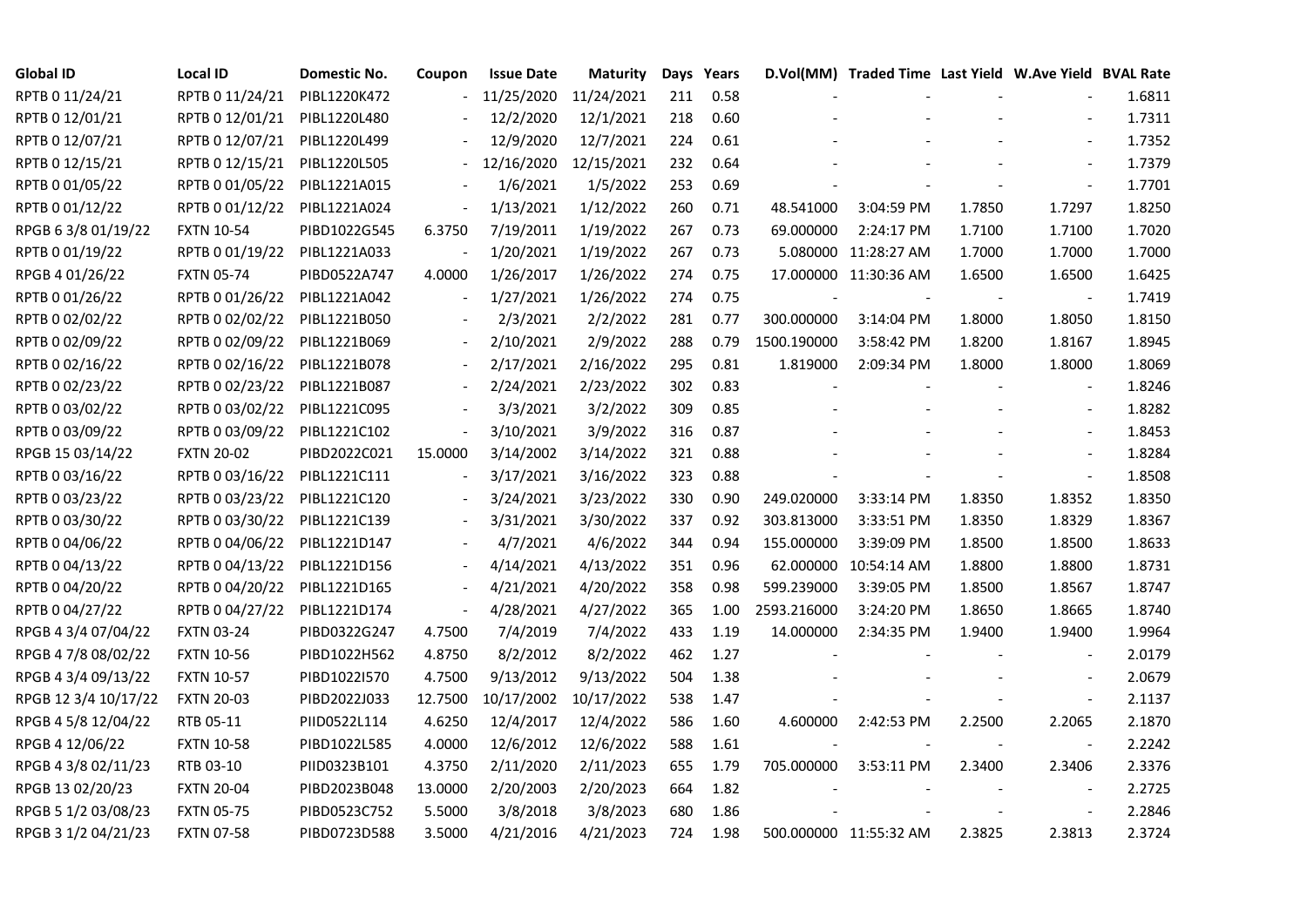| <b>Global ID</b>     | <b>Local ID</b>   | Domestic No. | Coupon  | <b>Issue Date</b> | <b>Maturity</b>  | Days | Years |                          | D.Vol(MM) Traded Time Last Yield W.Ave Yield BVAL Rate |                |                          |        |
|----------------------|-------------------|--------------|---------|-------------------|------------------|------|-------|--------------------------|--------------------------------------------------------|----------------|--------------------------|--------|
| RPGB 11 7/8 05/29/23 | <b>FXTN 20-05</b> | PIBD2023E054 | 11.8750 | 5/29/2003         | 5/29/2023        | 762  | 2.09  |                          |                                                        |                |                          | 2.3835 |
| RPGB 3 1/4 08/15/23  | RTB 10-04         | PIID1023H046 | 3.2500  | 8/15/2013         | 8/15/2023        | 840  | 2.30  | 16.500000                | 3:23:27 PM                                             | 2.6500         | 2.6679                   | 2.6182 |
| RPGB 2 3/8 09/10/23  | <b>FXTN 03-25</b> | PIBD0323I252 | 2.3750  | 9/10/2020         | 9/10/2023        | 866  | 2.37  |                          |                                                        |                |                          | 2.5847 |
| RPGB 11 3/8 10/23/23 | <b>FXTN 20-06</b> | PIBD2023J068 | 11.3750 | 10/23/2003        | 10/23/2023       | 909  | 2.49  |                          |                                                        |                | $\mathbf{r}$             | 2.7058 |
| RPGB 2 3/8 03/09/24  | RTB 03-11         | PIID0324C115 | 2.3750  | 3/9/2021          | 3/9/2024 1,047   |      | 2.87  | 1443.505000              | 3:34:49 PM                                             | 2.6000         | 2.5850                   | 2.6033 |
| RPGB 6 1/4 03/12/24  | RTB 05-12         | PIID0524C129 | 6.2500  | 3/12/2019         | 3/12/2024 1,050  |      | 2.88  | 39.845000                | 3:08:36 PM                                             | 2.6300         | 2.6187                   | 2.6475 |
| RPGB 4 1/2 04/20/24  | <b>FXTN 07-59</b> | PIBD0724D595 | 4.5000  | 4/20/2017         | 4/20/2024 1,089  |      | 2.98  |                          |                                                        |                | $\overline{\phantom{a}}$ | 2.7106 |
| RPGB 12 3/8 06/03/24 | <b>FXTN 20-07</b> | PIBD2024F075 | 12.3750 | 6/3/2004          | 6/3/2024 1,133   |      | 3.10  |                          |                                                        |                | $\blacksquare$           | 2.8225 |
| RPGB 12 7/8 08/05/24 | <b>FXTN 20-08</b> | PIBD2024H086 | 12.8750 | 8/5/2004          | 8/5/2024 1,196   |      | 3.27  | 400.000000               | 2:30:02 PM                                             | 2.8250         | 2.8275                   | 2.8256 |
| RPGB 4 1/8 08/20/24  | <b>FXTN 10-59</b> | PIBD1024H595 | 4.1250  | 8/20/2014         | 8/20/2024 1,211  |      | 3.32  | 149.045000               | 3:05:15 PM                                             | 2.8850         | 2.8850                   | 2.8968 |
| RPGB 4 1/4 10/17/24  | <b>FXTN 05-76</b> | PIBD0524J762 | 4.2500  | 10/17/2019        | 10/17/2024 1,269 |      | 3.47  | 730.000000               | 3:24:34 PM                                             | 2.9000         | 2.9000                   | 2.8936 |
| RPGB 13 3/4 11/11/24 | <b>FXTN 20-09</b> | PIBD2024K091 | 13.7500 | 11/11/2004        | 11/11/2024 1,294 |      | 3.54  |                          |                                                        |                | $\blacksquare$           | 2.8612 |
| RPGB 5 3/4 04/12/25  | <b>FXTN 07-61</b> | PIBD0725D618 | 5.7500  | 4/12/2018         | 4/12/2025 1,446  |      | 3.96  | 1001.000000 11:50:23 AM  |                                                        | 2.9930         | 2.9925                   | 2.9957 |
| RPGB 12 1/8 04/14/25 | <b>FXTN 20-10</b> | PIBD2025D103 | 12.1250 | 4/14/2005         | 4/14/2025 1,448  |      | 3.96  | $\overline{\phantom{a}}$ |                                                        |                | $\blacksquare$           | 3.0410 |
| RPGB 2 5/8 08/12/25  | RTB 05-13         | PIID0525H130 | 2.6250  | 8/12/2020         | 8/12/2025 1,568  |      | 4.29  | 476.026000               | 3:01:54 PM                                             | 2.9000         | 2.8760                   | 2.8804 |
| RPGB 3 5/8 09/09/25  | <b>FXTN 10-60</b> | PIBD10251608 | 3.6250  | 9/9/2015          | 9/9/2025 1,596   |      | 4.37  | 2.000000                 | 2:37:52 PM                                             | 2.9500         | 2.9500                   | 2.9715 |
| RPGB 12 1/8 10/20/25 | <b>FXTN 20-11</b> | PIBD2025J116 | 12.1250 | 10/20/2005        | 10/20/2025 1,637 |      | 4.48  |                          |                                                        |                | $\sim$                   | 3.1070 |
| RPGB 18 1/4 11/29/25 | <b>FXTN 25-01</b> | PIBD2525K015 | 18.2500 | 11/29/2000        | 11/29/2025 1,677 |      | 4.59  |                          |                                                        |                | $\sim$                   | 3.1334 |
| RPGB 10 1/4 01/19/26 | <b>FXTN 20-12</b> | PIBD2026A122 | 10.2500 | 1/19/2006         | 1/19/2026 1,728  |      | 4.73  |                          |                                                        |                | $\blacksquare$           | 3.1670 |
| RPGB 6 1/4 02/14/26  | <b>FXTN 07-62</b> | PIBD0726B627 | 6.2500  | 2/14/2019         | 2/14/2026 1,754  |      | 4.80  |                          | 23.600000 10:47:54 AM                                  | 3.2300         | 3.2103                   | 3.2184 |
| RPGB 3 3/8 04/08/26  | <b>FXTN 05-77</b> | PIBD0526D772 | 3.3750  | 4/8/2021          | 4/8/2026 1,807   |      | 4.95  | 279.787000               | 2:29:47 PM                                             | 3.2500         | 3.2681                   | 3.2730 |
| RPGB 3 1/2 09/20/26  | RTB 10-05         | PIID1026I057 | 3.5000  | 9/20/2016         | 9/20/2026 1,972  |      | 5.40  | 2.400000                 | 2:24:52 PM                                             | 3.3750         | 3.3958                   | 3.3996 |
| RPGB 6 1/4 10/20/26  | RTB 15-01         | PIID1526J019 | 6.2500  | 10/20/2011        | 10/20/2026 2,002 |      | 5.48  |                          | 1.000000 11:45:24 AM                                   | 3.7500         | 3.7500                   | 3.3279 |
| RPGB 8 12/07/26      | <b>FXTN 20-13</b> | PIBD2026L139 | 8.0000  | 12/7/2006         | 12/7/2026 2,050  |      | 5.61  |                          |                                                        |                | $\overline{\phantom{a}}$ | 3.3615 |
| RPGB 5 3/8 03/01/27  | RTB 15-02         | PIID1527C023 | 5.3750  | 3/1/2012          | 3/1/2027 2,134   |      | 5.84  |                          |                                                        |                | $\blacksquare$           | 3.4100 |
| RPGB 4 3/4 05/04/27  | <b>FXTN 10-61</b> | PIBD1027E617 | 4.7500  | 5/4/2017          | 5/4/2027 2,198   |      | 6.02  |                          |                                                        |                | $\sim$                   | 3.4547 |
| RPGB 8 5/8 09/06/27  | <b>FXTN 20-14</b> | PIBD2027I140 | 8.6250  | 9/6/2007          | 9/6/2027 2,323   |      | 6.36  |                          |                                                        |                | $\blacksquare$           | 3.5223 |
| RPGB 6 1/4 03/22/28  | <b>FXTN 10-63</b> | PIBD1028C635 | 6.2500  | 3/22/2018         | 3/22/2028 2,521  |      | 6.90  |                          | 92.200000 11:39:52 AM                                  | 3.7000         | 3.7220                   | 3.6876 |
| RPGB 3 5/8 04/22/28  | <b>FXTN 07-64</b> | PIBD0728D649 | 3.6250  | 4/22/2021         | 4/22/2028 2,552  |      | 6.99  | 987.102000               | 3:59:58 PM                                             | 3.6500         | 3.6238                   | 3.6500 |
| RPGB 9 1/2 12/04/28  | <b>FXTN 20-15</b> | PIBD2028L151 | 9.5000  | 12/4/2008         | 12/4/2028 2,778  |      | 7.61  |                          |                                                        |                | $\sim$                   | 3.9445 |
| RPGB 67/8 01/10/29   | <b>FXTN 10-64</b> | PIBD1029A644 | 6.8750  | 1/10/2019         | 1/10/2029 2,815  |      | 7.71  |                          | 238.400000 11:27:52 AM                                 | 3.6610         | 3.6611                   | 3.6947 |
| RPGB 8 3/4 05/27/30  | <b>FXTN 20-16</b> | PIBD2030E166 | 8.7500  | 5/27/2010         | 5/27/2030 3,317  |      | 9.08  |                          |                                                        | $\blacksquare$ | $\overline{\phantom{a}}$ | 4.0636 |
| RPGB 2 7/8 07/09/30  | <b>FXTN 10-65</b> | PIBD1030G655 | 2.8750  | 7/9/2020          | 7/9/2030 3,360   |      | 9.20  |                          | 1.000000 11:21:04 AM                                   | 3.8000         | 3.8000                   | 3.8159 |
| RPGB 12 1/2 07/28/30 | <b>FXTN 25-02</b> | PIBD2530G029 | 12.5000 | 7/28/2005         | 7/28/2030 3,379  |      | 9.25  |                          |                                                        |                | $\overline{\phantom{a}}$ | 4.0084 |